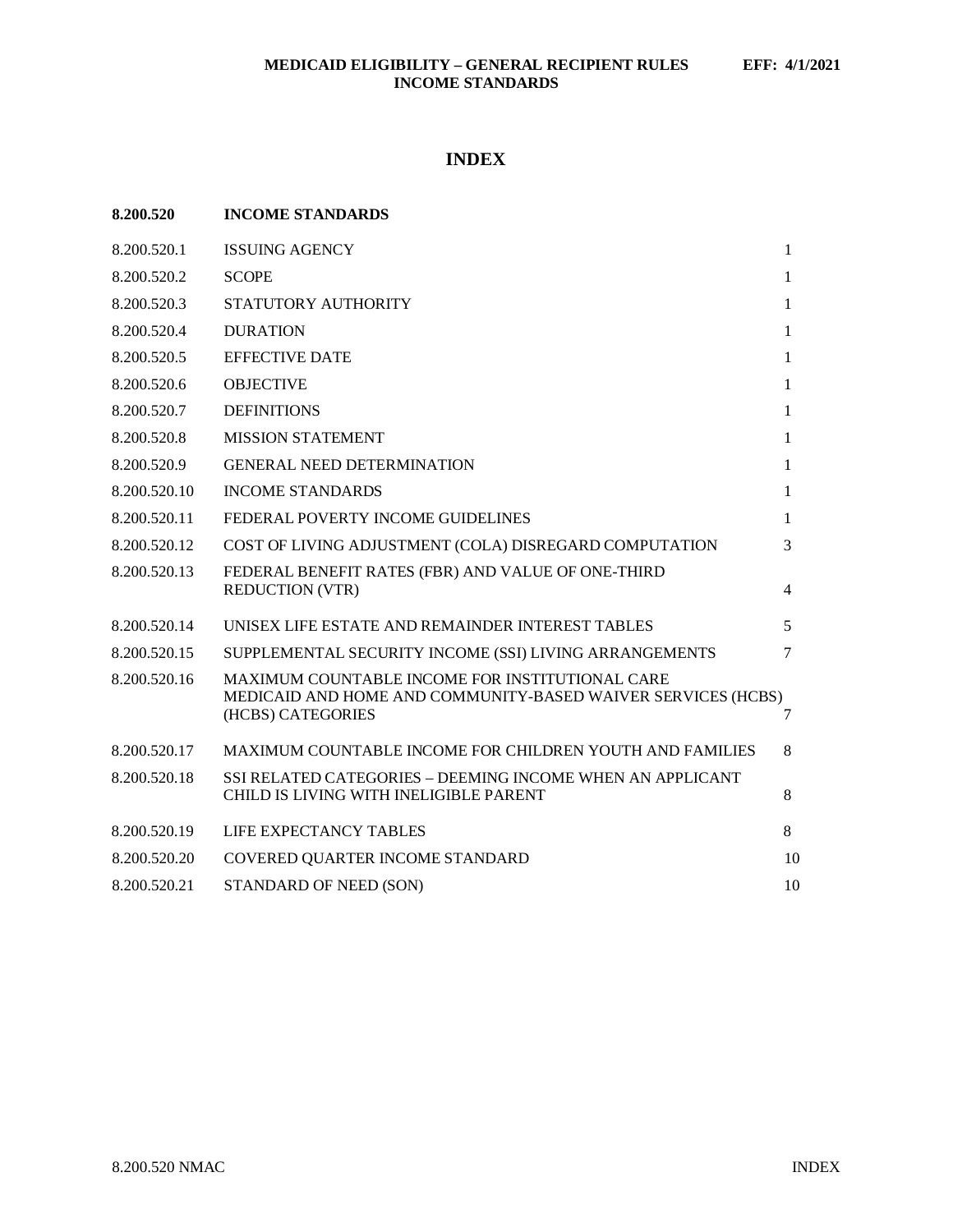# **TITLE 8 SOCIAL SERVICES CHAPTER 200 MEDICAID ELIGIBILITY - GENERAL RECIPIENT RULES INCOME STANDARDS**

<span id="page-1-0"></span>**8.200.520.1 ISSUING AGENCY:** New Mexico Human Services Department (HSD). [8.200.520.1 NMAC - Rp, 8.200.520.1 NMAC, 8/28/2015]

<span id="page-1-1"></span>**8.200.520.2 SCOPE:** The rule applies to the general public.  $[8.200.520.2 \text{ NMAC} - \text{Rp}, 8.200.520.2 \text{ NMAC}, 8/28/2015]$ 

<span id="page-1-2"></span>**8.200.520.3 STATUTORY AUTHORITY:** The New Mexico medicaid program and other health care programs are administered pursuant to regulations promulgated by the federal department of health and human services under Title XIX of the Social Security Act as amended or by state statute. See Section 27-1-12 et seq. NMSA 1978.

[8.200.520.3 NMAC - Rp, 8.200.520.3 NMAC, 8/28/2015]

<span id="page-1-3"></span>**8.200.520.4 DURATION:** Permanent.

[8.200.520.4 NMAC - Rp, 8.200.520.4 NMAC, 8/28/2015]

<span id="page-1-4"></span>**8.200.520.5 EFFECTIVE DATE:** August 28, 2015, unless a later date is cited at the end of a section. [8.200.520.5 NMAC - Rp, 8.200.520.5 NMAC, 8/28/2015]

<span id="page-1-5"></span>**8.200.520.6 OBJECTIVE:** The objective of this rule is to provide specific instructions when determining eligibility for the medicaid program and other health care programs. Generally, applicable eligibility rules are detailed in the medical assistance division (MAD) eligibility policy manual, specifically 8.200.400 NMAC, *General Medicaid Eligibility*. Processes for establishing and maintaining MAD eligibility are detailed in the income support division (ISD) general provisions 8.100 NMAC, *General Provisions for Public Assistance Programs*. [8.200.520.6 NMAC - Rp, 8.200.520.6 NMAC, 8/28/2015]

# <span id="page-1-6"></span>**8.200.520.7 DEFINITIONS: [RESERVED]**

<span id="page-1-7"></span>**8.200.520.8 MISSION STATEMENT:** To transform lives. Working with our partners, we design and deliver innovative, high quality health and human services that improve the security and promote independence for New Mexicans in their communities.

[8.200.520.8 NMAC - Rp, 8.200.520.8 NMAC, 8/28/2015; Repealed/E, 4/1/2016; A/E, 8/11/2020]

<span id="page-1-8"></span>**8.200.520.9 GENERAL NEED DETERMINATION:** To be medical assistance division (MAD) eligible, an applicant or a re-determining eligible recipient must meet specific income and as applicable, resource standards. [8.200.520.9 NMAC - Rp, 8.200.520.9 NMAC, 8/28/2015]

<span id="page-1-9"></span>**8.200.520.10 INCOME STANDARDS:** This part contains the federal income poverty rate tables for use with all eligibility categories, cost of living (COLA) disregard calculations and other applicable income tables. [8.200.520.10 NMAC - Rp, 8.200.520.10 NMAC, 8/28/2015]

# <span id="page-1-10"></span>**8.200.520.11 <b>FEDERAL POVERTY INCOME GUIDELINES:**<br>A. One hundred percent federal poverty limits (FPI.):

One hundred percent federal poverty limits (FPL):

| Size of budget group | FPL per month |
|----------------------|---------------|
|                      | \$1,074*      |
|                      | $$1,452*$     |
| 3                    | \$1,830       |
| 4                    | \$2,209       |
| 5                    | \$2,587       |
| 6                    | \$2,965       |
|                      | \$3,344       |
| 8                    | \$3,722       |
|                      |               |

Add \$378 for each additional person in the budget group.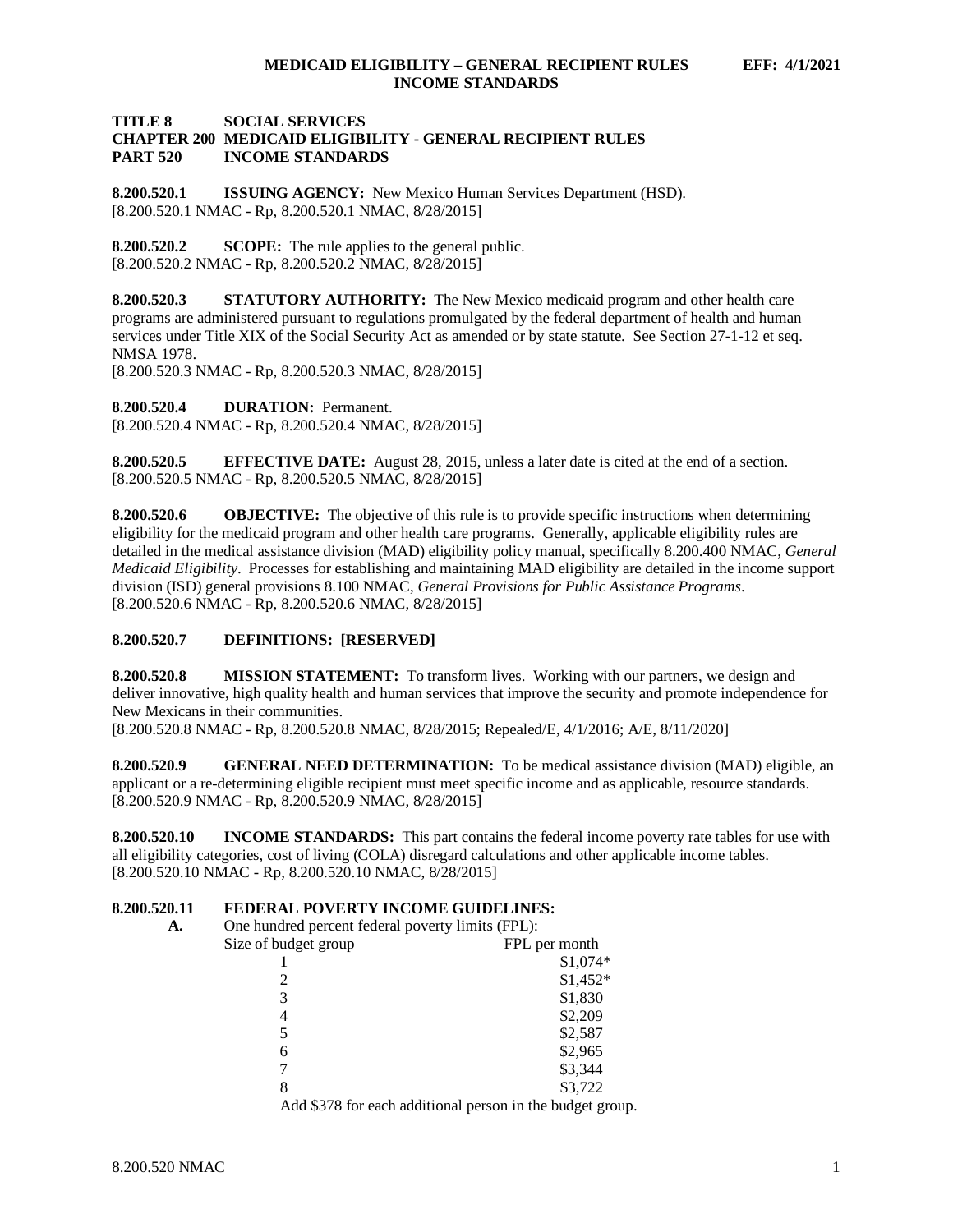\*FPL must be below 100% for an individual or couple for qualified medicare beneficiary

(QMB) program.

| One hundred twenty percent FPL: This income level is used only in the determination of the                      |        |  |
|-----------------------------------------------------------------------------------------------------------------|--------|--|
| maximum income limit for specified low income medicare beneficiaries (SLIMB) applicants or eligible recipients. |        |  |
| Applicant or eligible recipient                                                                                 | Amount |  |

|   | Individual | At least \$1,074 per month but no more than \$1,288 per month.                         |
|---|------------|----------------------------------------------------------------------------------------|
| 2 | Couple     | At least \$1,452 per month but no more than \$1,742 per month.                         |
|   |            | For purposes of this eligibility calculation, "couple" means an applicant couple or an |

applicant with an ineligible spouse when income is deemed.

| C. | One hundred thirty-three percent FPL:               |               |
|----|-----------------------------------------------------|---------------|
|    | Size of budget group                                | FPL per month |
|    |                                                     | \$1,428       |
|    |                                                     | \$1,931       |
|    |                                                     | \$2,434       |
|    | 4                                                   | \$2,938       |
|    |                                                     | \$3,441       |
|    | 6                                                   | \$3,944       |
|    |                                                     | \$4,447       |
|    |                                                     | \$4,950       |
|    | $\cdot$ $\cdot$ $\cdot$ $\sim$ $\sim$ $\sim$ $\sim$ |               |

Add \$503 for each additional person in the budget group.

**D.** One hundred thirty-five percent FPL: This income level is used only in the determination of the maximum income limit for a qualified individual 1 (QI1) applicant or eligible recipient. For purposes of this eligibility calculation, "couple" means an applicant couple or an applicant with an ineligible spouse when income is deemed. The following income levels apply:<br>Applicant or eligible recipie

| Applicant or eligible recipient |            | Amount                                                         |
|---------------------------------|------------|----------------------------------------------------------------|
|                                 | Individual | At least \$1,288 per month but no more than \$1,449 per month. |
|                                 | Couple     | At least \$1,742 per month but no more than \$1,960 per month. |
|                                 |            |                                                                |

**E.** One hundred eighty-five percent FPL:

|    | Size of budget group                                      | FPL per month |
|----|-----------------------------------------------------------|---------------|
|    | 1                                                         | \$1,986       |
|    |                                                           | \$2,686       |
|    | $\frac{2}{3}$                                             | \$3,386       |
|    | $\overline{4}$                                            | \$4,086       |
|    | 5                                                         | \$4,786       |
|    | 6                                                         | \$5,486       |
|    | 7                                                         | \$6,186       |
|    | 8                                                         | \$6,886       |
|    | Add \$700 for each additional person in the budget group. |               |
| F. | Two hundred percent FPL:                                  |               |
|    | Size of budget group                                      | FPL per month |
|    | 1                                                         | \$2,147       |
|    |                                                           | \$2,904       |
|    | $\frac{2}{3}$                                             | \$3,660       |
|    | $\overline{\mathcal{L}}$                                  | \$4,417       |
|    | 5                                                         | \$5,174       |
|    | 6                                                         | \$5,930       |
|    | $\overline{7}$                                            | \$6,687       |
|    | 8                                                         | \$7,444       |
|    | Add \$757 for each additional person in the budget group. |               |
| G. | Two hundred thirty-five percent FPL:                      |               |
|    | Size of budget group                                      | FPL per month |
|    | 1                                                         | \$2,523       |
|    |                                                           | \$3,412       |
|    | $\overline{3}$                                            | \$4,301       |
|    | $\overline{\mathcal{A}}$                                  | \$5,190       |
|    | 5                                                         | \$6,079       |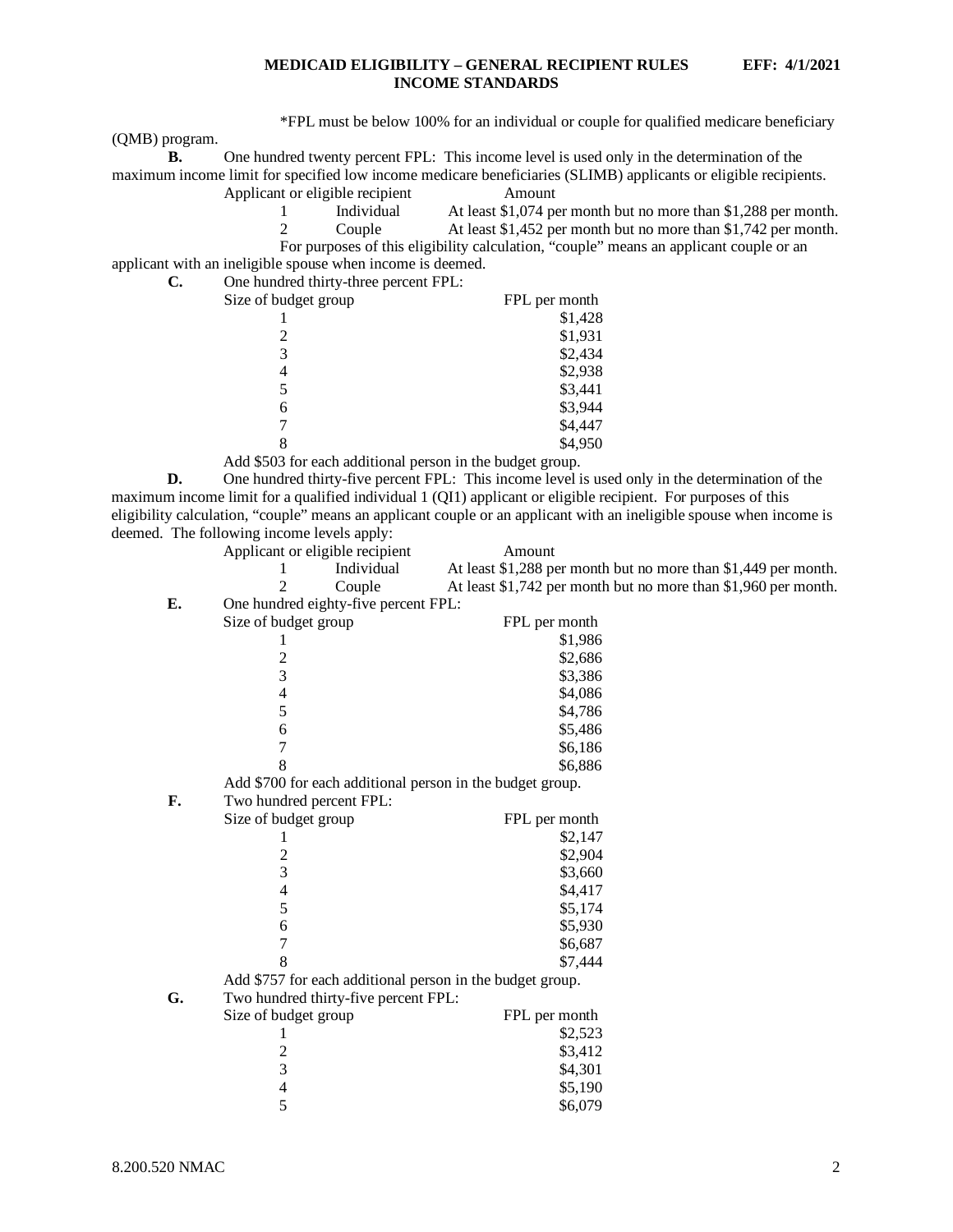|    | 6                                                         | \$6,968       |
|----|-----------------------------------------------------------|---------------|
|    |                                                           | \$7,857       |
|    | 8                                                         | \$8,746       |
|    | Add \$889 for each additional person in the budget group. |               |
| Н. | Two hundred fifty percent FPL:                            |               |
|    | Size of budget group                                      | FPL per month |
|    |                                                           | \$2,684       |
|    |                                                           | \$3,630       |
|    | 3                                                         | \$4,575       |
|    |                                                           | \$5,521       |
|    |                                                           | \$6,467       |
|    | 6                                                         | \$7,413       |
|    |                                                           | \$8,359       |
|    |                                                           | \$9,305       |
|    |                                                           |               |

Add \$946 for each additional person in the budget group.

[8.200.520.11 NMAC - Rp, 8.200.520.11 NMAC, 8/28/2015; A/E, 4/1/2016; A/E, 9/14/2017; A, 2/1/2018; A/E, 5/17/2018; A, 9/11/2018; A/E, 4/11/2019; A, 7/30/2019, A/E, 8/11/2020; A, 12/15/2020; A/E, 4/1/2021]

#### <span id="page-3-0"></span>**8.200.520.12 COST OF LIVING ADJUSTMENT (COLA) DISREGARD COMPUTATION:** The

countable social security benefit without the COLA is calculated using the COLA increase table as follows: **A.** divide the current gross social security benefit by the COLA increase in the most current year; the

result is the social security benefit before the COLA increase;

**B.** divide the result from Subsection A above by the COLA increase from the previous period or year; the result is the social security benefit before the increase for that period or year; and

**C.** repeat Subsection B above for each year, through the year that the applicant or eligible recipient received both social security benefits and supplemental security income (SSI); the final result is the countable social security benefit.

| COLA Increase and disregard table |                                                        |          |                   |  |  |  |  |
|-----------------------------------|--------------------------------------------------------|----------|-------------------|--|--|--|--|
|                                   | Period and year<br>$=$ benefit before<br>COLA increase |          |                   |  |  |  |  |
| $\mathbf{1}$                      | $2021$ Jan – Dec                                       | 1.3      | Jan 21            |  |  |  |  |
| $\overline{2}$                    | 2020 Jan - Dec                                         | 1.6      | Jan 20            |  |  |  |  |
| $\overline{\mathbf{3}}$           | $2019$ Jan – Dec                                       | 2.8      | Jan 19            |  |  |  |  |
| $\overline{\mathbf{4}}$           | 2018 Jan - Dec                                         | 2.0      | Jan 18            |  |  |  |  |
| 5                                 | 2017 Jan - Dec                                         | 0.3      | Jan 17            |  |  |  |  |
| 6                                 | 2016 Jan - Dec                                         | $\theta$ | Jan 16            |  |  |  |  |
| 7                                 | 2015 Jan - Dec                                         | 1.017    | Jan $15$          |  |  |  |  |
| 8                                 | 2014 Jan - Dec                                         | 1.015    | Jan 14            |  |  |  |  |
| 9                                 | 2013 Jan - Dec                                         | 1.017    | Jan 13            |  |  |  |  |
| 10                                | 2012 Jan - Dec                                         | 1.037    | Jan 12            |  |  |  |  |
| 11                                | 2011 Jan - Dec                                         | $\theta$ | Jan $11$          |  |  |  |  |
| 12                                | 2010 Jan - Dec                                         | 1        | Jan 10            |  |  |  |  |
| 13                                | 2009 Jan - Dec                                         | 1        | Jan <sub>09</sub> |  |  |  |  |
| 14                                | 2008 Jan - Dec                                         | 1.058    | Jan 08            |  |  |  |  |
| 15                                | 2007 Jan - Dec                                         | 1.023    | Jan 07            |  |  |  |  |
| 16                                | 2006 Jan - Dec                                         | 1.033    | Jan 06            |  |  |  |  |
| 17                                | 2005 Jan - Dec                                         | 1.041    | Jan 05            |  |  |  |  |
| 18                                | 2004 Jan - Dec                                         | 1.027    | Jan 04            |  |  |  |  |
| 19                                | 2003 Jan - Dec                                         | 1.021    | Jan <sub>03</sub> |  |  |  |  |
| 20                                | 2002 Jan - Dec                                         | 1.014    | Jan $02$          |  |  |  |  |
| 21                                | 2001 Jan - Dec                                         | 1.026    | Jan 01            |  |  |  |  |
| 22                                | 2000 Jan - Dec                                         | 1.035    | Jan 00            |  |  |  |  |
| 23                                | 1999 Jan - Dec                                         | 1.025    | Jan 99            |  |  |  |  |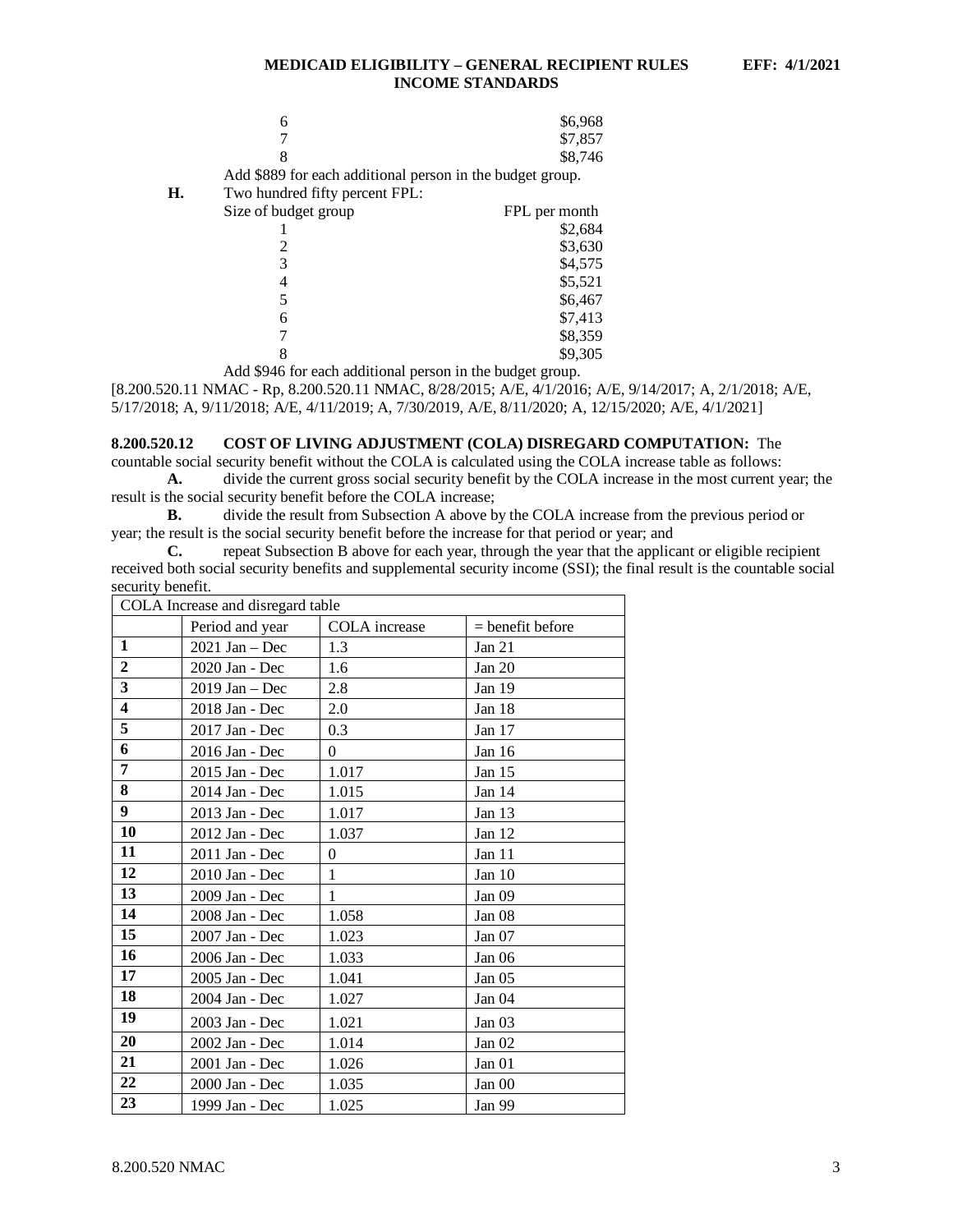| 24 | 1998 Jan - Dec  | 1.013 | Jan 98        |
|----|-----------------|-------|---------------|
| 25 | 1997 Jan - Dec  | 1.021 | Jan 97        |
| 26 | 1996 Jan - Dec  | 1.029 | Jan 96        |
| 27 | 1995 Jan - Dec  | 1.026 | Jan 95        |
| 28 | 1994 Jan - Dec  | 1.028 | Jan 94        |
| 29 | 1993 Jan - Dec  | 1.026 | Jan 93        |
| 30 | 1992 Jan - Dec  | 1.03  | Jan 92        |
| 31 | 1991 Jan - Dec  | 1.037 | Jan 91        |
| 32 | 1990 Jan - Dec  | 1.054 | Jan 90        |
| 33 | 1989 Jan - Dec  | 1.047 | Jan 89        |
| 34 | 1988 Jan - Dec  | 1.04  | Jan 88        |
| 35 | 1987 Jan - Dec  | 1.042 | Jan 87        |
| 36 | 1986 Jan - Dec  | 1.013 | Jan 86        |
| 37 | 1985 Jan - Dec  | 1.031 | Jan 85        |
| 38 | 1984 Jan - Dec  | 1.035 | Jan 84        |
| 39 | 1982 Jul - 1983 |       |               |
|    | Dec             | 1.035 | Jul 82        |
| 40 | 1981 Jul - 1982 |       |               |
|    | Jun             | 1.074 | <b>Jul 81</b> |
| 41 | 1980 Jul - 1981 |       |               |
|    | Jun             | 1.112 | <b>Jul 80</b> |
| 42 | 1979 Jul - 1980 |       |               |
|    | Jun             | 1.143 | Jul 79        |
| 43 | 1978 Jul - 1979 |       |               |
|    | Jun             | 1.099 | Jul 78        |
| 44 | 1977 Jul - 1978 |       |               |
|    | Jun             | 1.065 | Jul 77        |
| 45 | 1977 Apr - 1977 |       |               |
|    | Jun             | 1.059 | Apr 77        |

[8.200.520.12 NMAC - Rp, 8.200.520.12 NMAC, 8/28/2015; A/E, 1/1/2016; A/E, 3/1/2017; A/E, 5/17/2018; A, 9/11/2018; A, 4/11/2019; A, 7/30/2019; A/E, 8/11/2020; A, 12/15/2020; A/E, 4/1/2021]

<span id="page-4-0"></span>

| 8.200.520.13     |            |             |            |            |             | FEDERAL BENEFIT RATES (FBR) AND VALUE OF ONE-THIRD REDUCTION (VTR): |
|------------------|------------|-------------|------------|------------|-------------|---------------------------------------------------------------------|
| Year             | Individual | Institution | Individual | Couple     | Institution | Couple                                                              |
|                  | <b>FBR</b> | <b>FBR</b>  | <b>VTR</b> | <b>FBR</b> | <b>FBR</b>  | <b>VTR</b>                                                          |
| $1/89$ to $1/90$ | \$368      | \$30        | \$122.66   | \$553      | \$60        | \$184.33                                                            |
| $1/90$ to $1/91$ | \$386      | \$30        | \$128.66   | \$579      | \$60        | \$193.00                                                            |
| $1/91$ to $1/92$ | \$407      | \$30        | \$135.66   | \$610      | \$60        | \$203.33                                                            |
| $1/92$ to $1/93$ | \$422      | \$30        | \$140.66   | \$633      | \$60        | \$211.00                                                            |
| $1/93$ to $1/94$ | \$434      | \$30        | \$144.66   | \$652      | \$60        | \$217.33                                                            |
| $1/94$ to $1/95$ | \$446      | \$30        | \$148.66   | \$669      | \$60        | \$223.00                                                            |
| $1/95$ to $1/96$ | \$458      | \$30        | \$152.66   | \$687      | \$60        | \$229.00                                                            |
| $1/96$ to $1/97$ | \$470      | \$30        | \$156.66   | \$705      | \$60        | \$235.00                                                            |
| $1/97$ to $1/98$ | \$484      | \$30        | \$161.33   | \$726      | \$60        | \$242.00                                                            |
| $1/98$ to $1/99$ | \$494      | \$30        | \$164.66   | \$741      | \$60        | \$247.00                                                            |
| $1/99$ to $1/00$ | \$500      | \$30        | \$166.66   | \$751      | \$60        | \$250.33                                                            |
| $1/00$ to $1/01$ | \$512      | \$30        | \$170.66   | \$769      | \$60        | \$256.33                                                            |
| $1/01$ to $1/02$ | \$530      | \$30        | \$176.66   | \$796      | \$60        | \$265.33                                                            |
| $1/02$ to $1/03$ | \$545      | \$30        | \$181.66   | \$817      | \$60        | \$272.33                                                            |
| $1/03$ to $1/04$ | \$552      | \$30        | \$184.00   | \$829      | \$60        | \$276.33                                                            |
| $1/04$ to $1/05$ | \$564      | \$30        | \$188      | \$846      | \$60        | \$282.00                                                            |
| $1/05$ to $1/06$ | \$579      | \$30        | \$193      | \$869      | \$60        | \$289.66                                                            |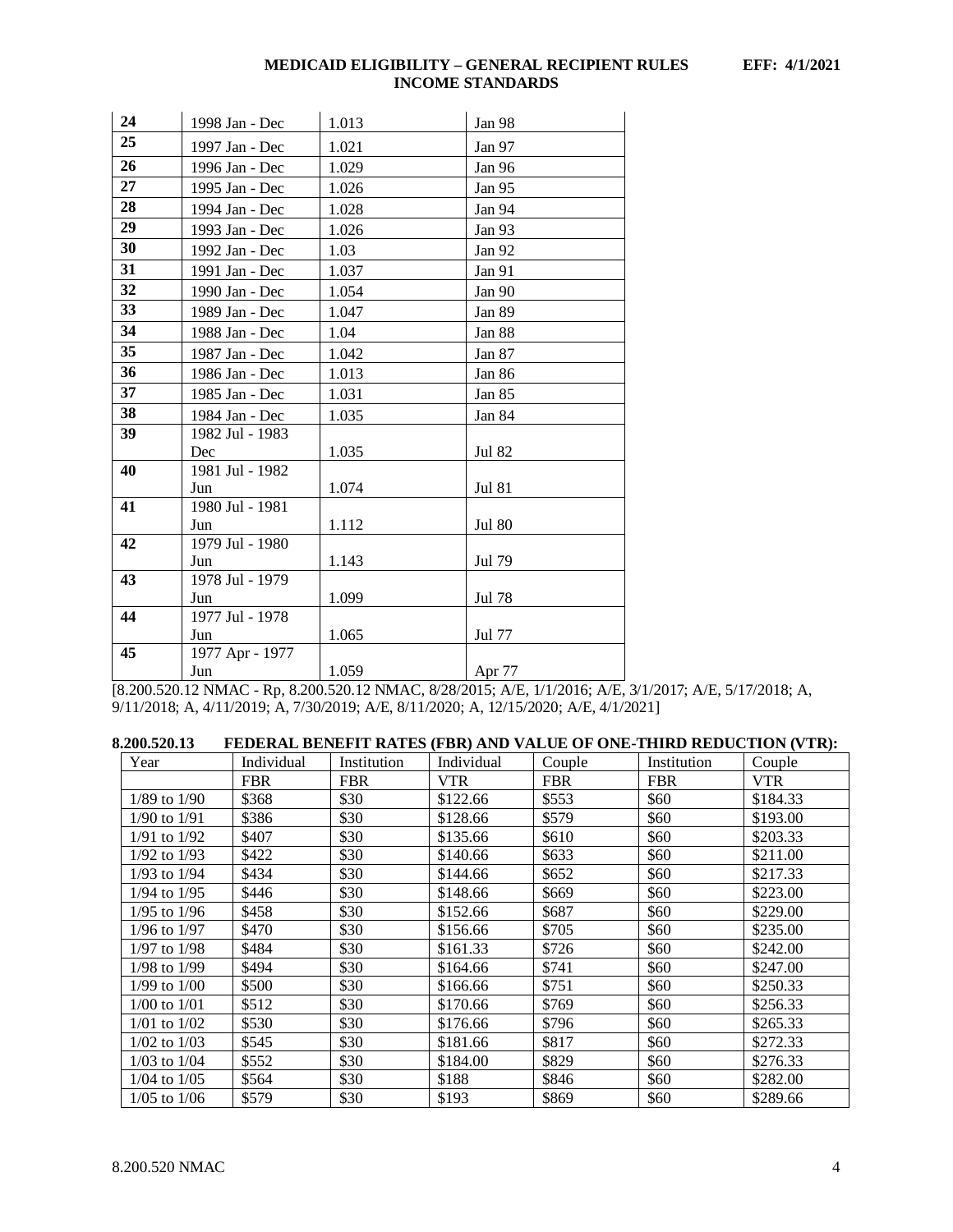| $1/06$ to $1/07$  | \$603 | \$30 | \$201    | \$904   | \$60 | \$301.33 |
|-------------------|-------|------|----------|---------|------|----------|
| $1/07$ to $1/08$  | \$623 | \$30 | \$207.66 | \$934   | \$60 | \$311.33 |
| $1/08$ to $1/09$  | \$637 | \$30 | \$212.33 | \$956   | \$60 | \$318.66 |
| $1/09$ to $1/10$  | \$674 | \$30 | \$224.66 | \$1,011 | \$60 | \$337    |
| $1/10$ to $1/11$  | \$674 | \$30 | \$224.66 | \$1,011 | \$60 | \$337    |
| $1/11$ to $1/12$  | \$674 | \$30 | \$224.66 | \$1,011 | \$60 | \$337    |
| $1/12$ to $1/13$  | \$698 | \$30 | \$232.66 | \$1,048 | \$60 | \$349.33 |
| $1/13$ to $1/14$  | \$710 | \$30 | \$237    | \$1,066 | \$60 | \$355    |
| $1/14$ to $1/15$  | \$721 | \$30 | \$240    | \$1082  | \$60 | \$361    |
| $1/15$ to $12/15$ | \$733 | \$30 | \$244    | \$1,100 | \$60 | \$367    |
| $1/16$ to $12/16$ | \$733 | \$30 | \$244    | \$1,100 | \$60 | \$367    |
| $1/17$ to $12/17$ | \$735 | \$30 | \$245    | \$1,103 | \$60 | \$368    |
| $1/18$ to $12/18$ | \$750 | \$30 | \$250    | \$1,125 | \$60 | \$375    |
| $1/19$ to $12/19$ | \$771 | \$30 | \$257    | \$1,157 | \$60 | \$386    |
| $1/20$ to $12/20$ | \$783 | \$30 | \$261    | \$1,175 | \$60 | \$392    |
| $1/21$ to $12/21$ | \$794 | \$30 | \$264.66 | \$1,191 | \$60 | \$397    |

**A.** Ineligible child deeming allocation is \$397.<br>**B.** Part B premium is \$148.50 per month.

Part B premium is \$148.50 per month.

**C.** VTR (value of one third reduction) is used when an individual or a couple lives in the household of another and receives food and shelter from the household or when the individual or the couple is living on his or her own household but receiving support and maintenance from others.

**D.** The SSI resource standard is \$2000 for an individual and \$3000 for a couple.

[8.200.520.13 NMAC - Rp, 8.200.520.13 NMAC, 8/28/2015; A/E, 1/1/2016; A/E, 3/1/2017; A/E, 5/17/2018; A, 9/11/2018; A/E, 4/11/2019; A, 7/30/2019; A/E, 8/11/2020; A, 12/15/2020; A/E, 4/1/2021]

# <span id="page-5-0"></span>**8.200.520.14 UNISEX LIFE ESTATE AND REMAINDER INTEREST TABLES:**

| Age            | Life Estate | Remainder |
|----------------|-------------|-----------|
| 0              | .97188      | .02812    |
| $\mathbf{1}$   | .98988      | .01012    |
|                | .99017      | .00983    |
| $\frac{2}{3}$  | .99008      | .00992    |
| $\overline{4}$ | .98981      | .01019    |
| 5              | .98938      | .01062    |
| 6              | .98884      | .01116    |
| $\overline{7}$ | .98822      | .01178    |
| 8              | .98748      | .01252    |
| 9              | .98663      | .01337    |
| 10             | .98565      | .01435    |
| 11             | .98453      | .01547    |
| 12             | .98329      | .01671    |
| 13             | .98198      | .01802    |
| 14             | .98066      | .01934    |
| 15             | .97937      | .02063    |
| 16             | .97815      | .02185    |
| 17             | .97700      | .02300    |
| 18             | .97590      | .02410    |
| 19             | .97480      | .02520    |
| 20             | .97365      | .02635    |
| 21             | .97245      | .02755    |
| 22             | .97120      | .02880    |
| 23             | .96986      | .03014    |
| 24             | .96841      | .03159    |
| 25             | .96678      | .03322    |
| 26             | .96495      | .03505    |
| 27             | .96290      | .03710    |
|                |             |           |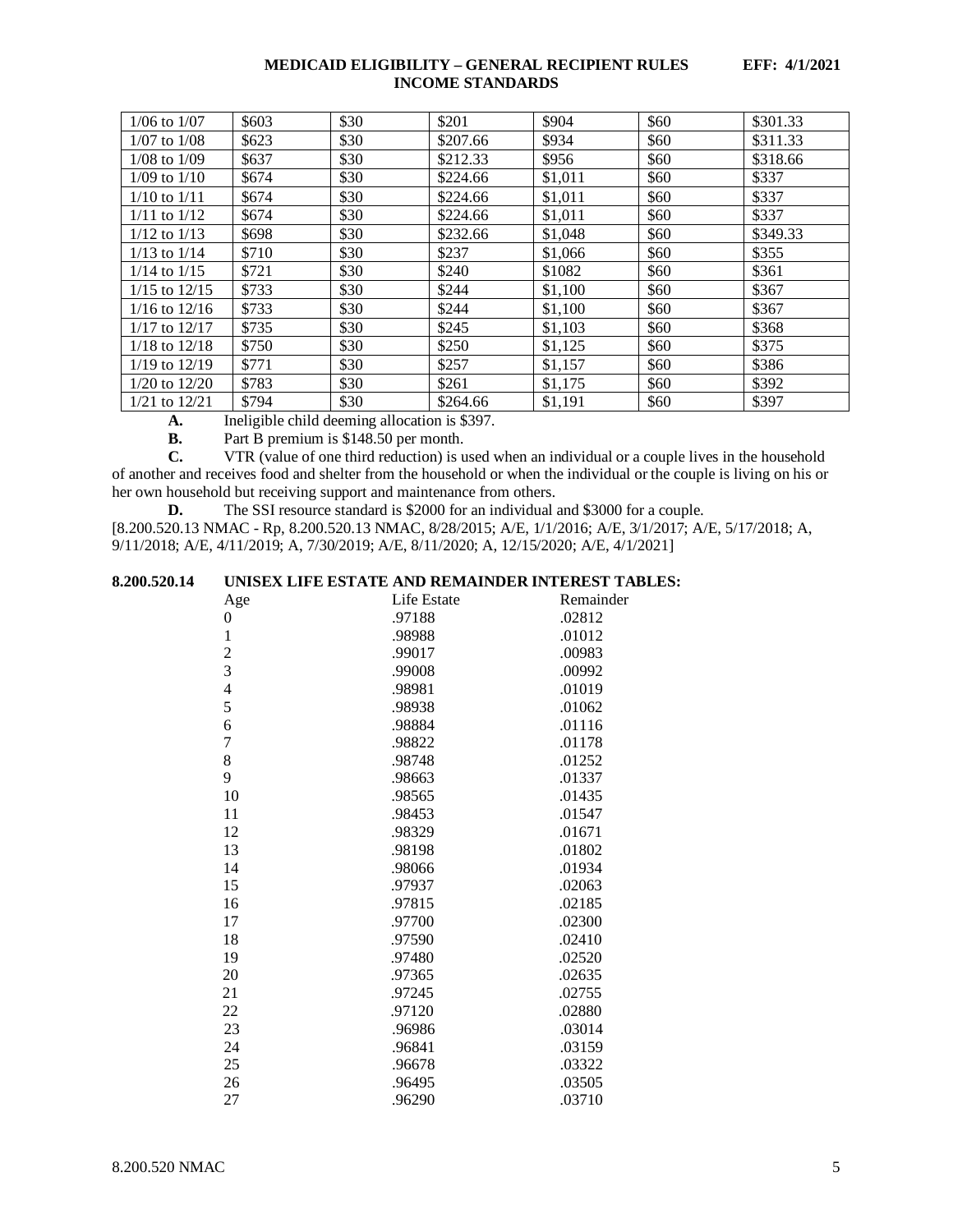| 28 | .96062 | .03938 |
|----|--------|--------|
| 29 | .95813 | .04187 |
| 30 | .95543 | .04457 |
| 31 | .95243 | .04746 |
| 32 | .94942 | .05058 |
| 33 | .94608 | .05392 |
| 34 | .94250 | .05750 |
|    |        |        |
| 35 | .93868 | .06132 |
| 36 | .93460 | .06540 |
| 37 | .93026 | .06974 |
| 38 | .92567 | .07433 |
| 39 | .92083 | .07917 |
| 40 | .91571 | .08429 |
| 41 | .91030 | .08970 |
| 42 | .90457 | .09543 |
| 43 | .89855 | .10145 |
| 44 | .89221 | .10779 |
| 45 | .88558 | .11442 |
| 46 | .87863 | .12137 |
| 47 | .87137 | .12863 |
| 48 | .86374 | .13626 |
| 49 | .85578 | .14422 |
| 50 | .84743 | .15257 |
|    |        |        |
| 51 | .83674 | .16126 |
| 52 | .82969 | .17031 |
| 53 | .82028 | .17972 |
| 54 | .81054 | .18946 |
| 55 | .80046 | .19954 |
| 56 | .79006 | .20994 |
| 57 | .77931 | .22069 |
| 58 | .76822 | .23178 |
| 59 | .75675 | .24325 |
| 60 | .74491 | .25509 |
| 61 | .73267 | .26733 |
| 62 | .72002 | .27998 |
| 63 | .70696 | .29304 |
| 64 | .69352 | .30648 |
| 65 | .67970 | .32030 |
| 66 | .66551 | 33449  |
| 67 | .65098 | .34902 |
| 68 | .63610 | .36690 |
| 69 | .62086 | .37914 |
| 70 | .60522 | .39478 |
|    | .58914 | .41086 |
| 71 |        |        |
| 72 | .57261 | .42739 |
| 73 | .55571 | .44429 |
| 74 | .53862 | .46138 |
| 75 | .52149 | .47851 |
| 76 | .50441 | .49559 |
| 77 | .48742 | .51258 |
| 78 | .47049 | .52951 |
| 79 | .45357 | .54643 |
| 80 | .43659 | .56341 |
| 81 | .41967 | .58033 |
| 82 | .42095 | .59705 |
| 83 | .38642 | .61358 |
|    |        |        |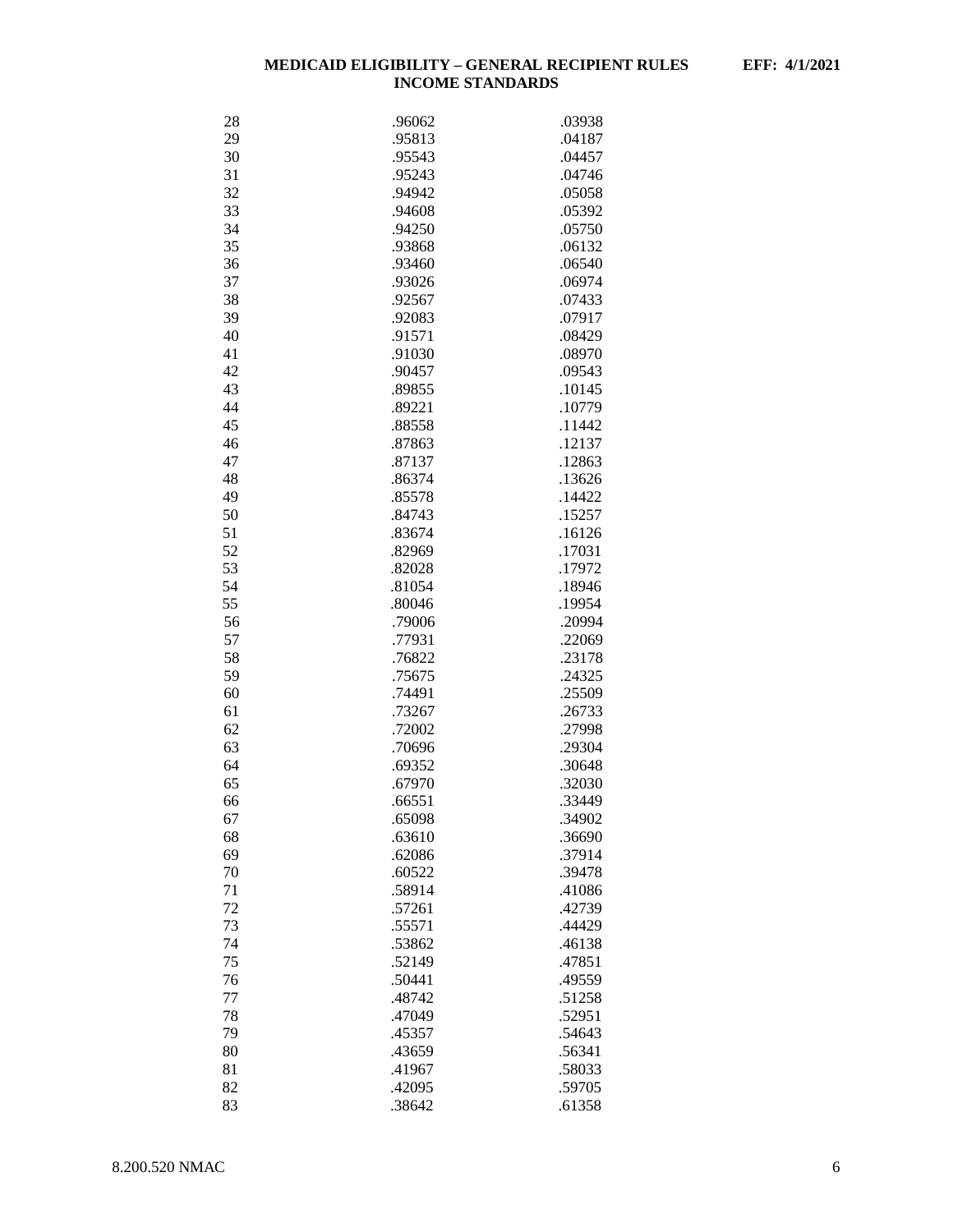| 84  | .36998 | .63002 |
|-----|--------|--------|
| 85  | .35359 | .64641 |
| 86  | .33764 | .66236 |
| 87  | .32262 | .67738 |
| 88  | .30859 | .69141 |
| 89  | .29526 | .70474 |
| 90  | .28221 | .71779 |
| 91  | .26955 | .73045 |
| 92  | .25771 | .74229 |
| 93  | .24692 | .75308 |
| 94  | .23728 | .76272 |
| 95  | .22887 | .77113 |
| 96  | .22181 | .77819 |
| 97  | .21550 | .78450 |
| 98  | .21000 | .79000 |
| 99  | .20486 | .79514 |
| 100 | .19975 | .80025 |
| 101 | .19532 | .80468 |
| 102 | .19054 | .80946 |
| 103 | .18437 | .81563 |
| 104 | .17856 | .82144 |
| 105 | .16962 | .83038 |
| 106 | .15488 | .84512 |
| 107 | .13409 | .86591 |
| 108 | .10068 | .89932 |
| 109 | .04545 | .95455 |
|     |        |        |

[8.200.520.14 NMAC - Rp, 8.200.520.14 NMAC, 8/28/2015]

#### <span id="page-7-0"></span>**8.200.520.15 SUPPLEMENTAL SECURITY INCOME (SSI) LIVING ARRANGEMENTS:**

**A.** Individual living in his or her own household who own or rent:<br>Payment amount:  $\frac{$794}{100}$  Individual

Payment amount:

\$1,191 Couple

**B.** Individual receiving support and maintenance payments: For an individual or couple living in his or her own household, but receiving support and maintenance from others (such as food, shelter or clothing), subtract the value of one third reduction (VTR).

| Payment amount: |  |
|-----------------|--|
|-----------------|--|

Payment amount: \$794 – \$264.66 = \$529.34 Individual  $$1,191 - $397 = $794$  Couple

**C.** Individual or couple living household of another: For an individual or couple living in another person's household and not contributing his or her pro-rata share of household expenses, subtract the VTR.

Payment amount: \$794 – \$264.66 = \$529.34 Individual

- $$1,191 $397 = $794$  Couple
- **D.** Child living in home with his or her parent:<br>Payment amount: \$794 Payment amount:

**E.** Individual in institution:

Payment amount: \$30.00

[8.200.520.15 NMAC - Rp, 8.200.520.15 NMAC, 8/28/2015; A/E, 3/1/2017; A/E, 5/17/2018; A, 9/11/2018; A/E, 4/11/2019; A, 7/30/2019; A/E, 8/11/2020; A, 12/15/2020; A/E, 4/1/2021]

#### <span id="page-7-1"></span>**8.200.520.16 MAXIMUM COUNTABLE INCOME FOR INSTITUTIONAL CARE MEDICAID AND HOME AND COMMUNITY BASED WAIVER SERVICES (HCBS) CATEGORIES:** Effective January 1,

2021, the maximum countable monthly income standard for institutional care medicaid and the home and community based waiver categories is \$2,382.

[8.200.520.16 NMAC - Rp, 8.200.520.16 NMAC, 8/28/2015; A/E, 3/1/2017; A/E, 5/17/2018; A, 9/11/2018; A/E, 4/11/2019; A, 7/30/2019; A/E, 8/11/2020; A, 12/15/2020; A/E, 4/1/2021]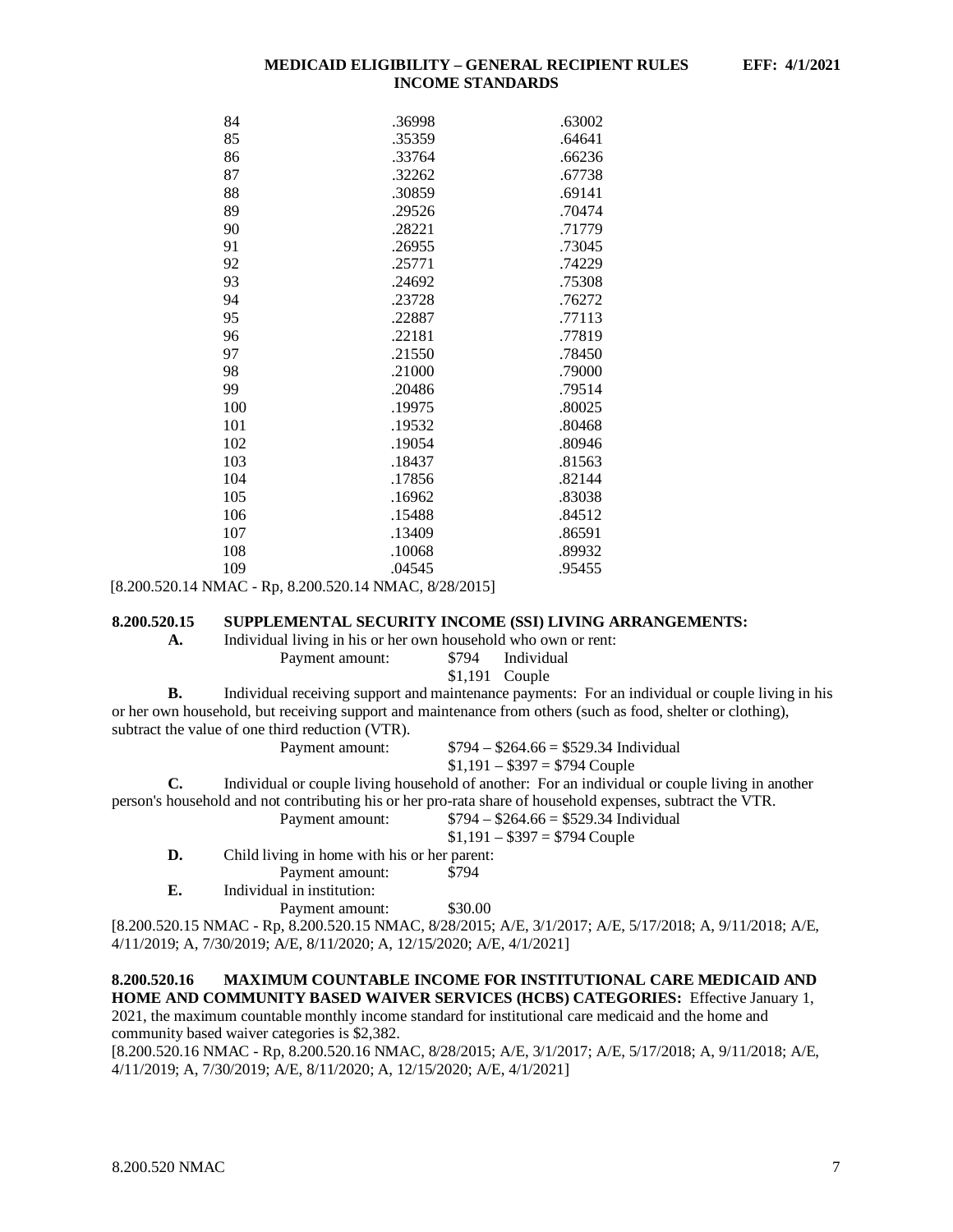# <span id="page-8-0"></span>**8.200.520.17 MAXIMUM COUNTABLE INCOME FOR CHILDREN YOUTH AND FAMILIES**

**(CYFD):** Effective July 1, 1995, the maximum countable monthly income standard for CYFD medicaid is \$231.00. [8.200.520.17 NMAC - Rp, 8.200.520.17 NMAC, 8/28/2015]

# <span id="page-8-1"></span>**8.200.520.18 SSI RELATED CATEGORIES - DEEMING INCOME WHEN AN APPLICANT CHILD IS LIVING WITH INELIGIBLE PARENT:**

- **A.** Monthly computation:
	- (1) total gross unearned income of parent;<br>(2) deduct living allowance for ineligible of

**(2)** deduct living allowance for ineligible child and SSI-eligible sponsored alien (one half of the monthly SSI FBR LA code A\*) for each ineligible child/SSI-eligible sponsored alien);

- **(3)** subtotal;
- **(4)** deduct \$20.00 general income exclusion 20.00;
- **(5)** unearned income subtotal;
- **(6)** total gross earned income of parent;

**(7)** deduct any remaining allocation for ineligible child and/or SSI-eligible sponsored alien; see Paragraph (2) above;

**(8)** subtotal;

**(9)** deduct any remaining portion of the \$20.00 general income exclusion only if not already totally deducted in Paragraph (4) above;

- **(10)** subtotal;
- **(11)** deduct \$65.00; do not apply this deduction if the only income is unearned 65.00;
- **(12)** subtotal;

**(13)** subtract one-half of Paragraph (12); do not apply this deduction if the only income is

unearned;

- **(14)** earned income subtotal;
- **(15)** total of Paragraph (5) plus Paragraph (14);

**(16)** deduct parental allocation (1 parent = SSI FBR for an individual LA code  $A^*$ ) (2 parents  $=$  SSI FBR for an eligible couple LA code A\*);<br>(17) income deemed to ap

income deemed to applicant child; if there is more than one applicant child, divide this amount equally between the children: **\*** LA Code A = the full SSI FBR for an individual or a couple.

**B.** If the deemed income plus the applicant child's separate income exceeds the income standard for an individual, the applicant child is not eligible for that month.

[8.200.520.18 NMAC - Rp, 8.200.520.18 NMAC, 8/28/2015]

#### <span id="page-8-2"></span>**8.200.520.19 LIFE EXPECTANCY TABLES: A. Males:**

| .        | 1110163.   |     |            |     |            |
|----------|------------|-----|------------|-----|------------|
|          | Life       |     | Life       |     | Life       |
| Age      | expectancy | Age | expectancy | Age | expectancy |
| $\Omega$ | 71.80      | 40  | 35.05      | 80  | 6.98       |
| 1        | 71.53      | 41  | 34.15      | 81  | 6.59       |
| 2        | 70.58      | 42  | 33.26      | 82  | 6.21       |
| 3        | 69.62      | 43  | 32.37      | 83  | 5.85       |
| 4        | 68.65      | 44  | 31.49      | 84  | 5.51       |
| 5        | 67.67      | 45  | 30.61      | 85  | 5.19       |
| 6        | 66.69      | 46  | 29.74      | 86  | 4.89       |
| 7        | 65.71      | 47  | 28.88      | 87  | 4.61       |
| 8        | 64.73      | 48  | 28.02      | 88  | 4.34       |
| 9        | 63.74      | 49  | 27.17      | 89  | 4.09       |
| 10       | 62.75      | 50  | 26.32      | 90  | 3.86       |
| 11       | 61.76      | 51  | 25.48      | 91  | 3.64       |
| 12       | 60.78      | 52  | 24.65      | 92  | 3.43       |
| 13       | 59.79      | 53  | 23.82      | 93  | 3.24       |
| 14       | 58.82      | 54  | 23.01      | 94  | 3.06       |
| 15       | 57.85      | 55  | 22.21      | 95  | 2.90       |
| 16       | 56.91      | 56  | 21.43      | 96  | 2.74       |
| 17       | 55.97      | 57  | 20.66      | 97  | 2.60       |
|          |            |     |            |     |            |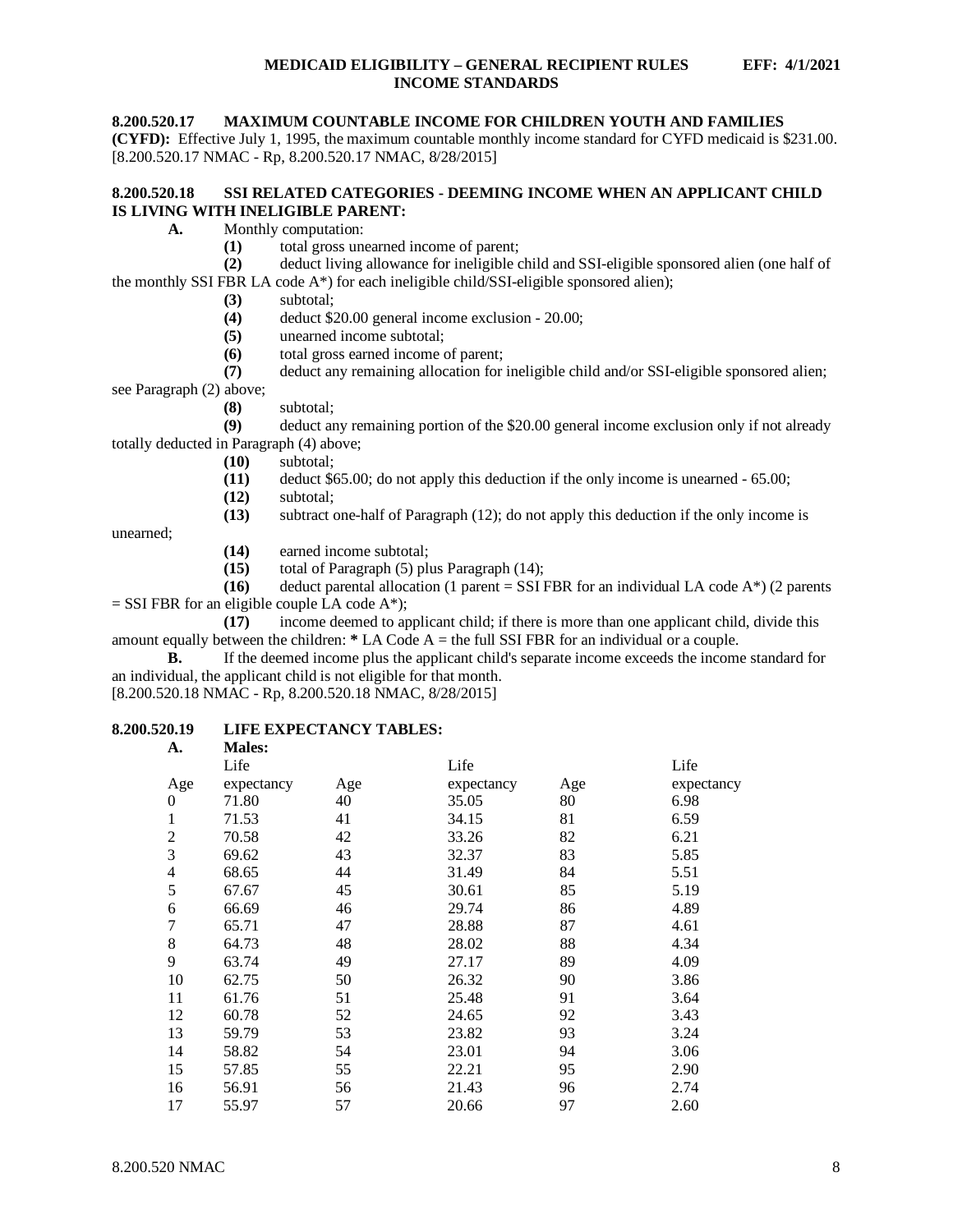| 18               | 55.05           | 58  | 19.90          | 98  | 2.47       |
|------------------|-----------------|-----|----------------|-----|------------|
| 19               | 54.13           | 59  | 19.15          | 99  | 2.34       |
| 20               | 53.21           | 60  | 18.42          | 100 | 2.22       |
| 21               | 52.29           | 61  | 17.70          | 101 | 2.11       |
| $22\,$           | 51.38           | 62  | 16.99          | 102 | 1.99       |
| 23               | 50.46           | 63  | 16.30          | 103 | 1.89       |
| 24               | 49.55           | 64  | 15.62          | 104 | 1.78       |
| 25               | 48.63           | 65  | 14.96          | 105 | 1.68       |
| 26               | 47.72           | 66  | 14.32          | 106 | 1.59       |
| 27               | 46.80           | 67  | 13.70          | 107 | 1.50       |
| 28               | 45.88           | 68  | 13.09          | 108 | 1.41       |
| 29               | 44.97           | 69  | 12.50          | 109 | 1.33       |
| 30               | 44.06           | 70  | 11.92          | 110 | 1.25       |
| 31               | 43.15           | 71  | 11.35          | 111 | 1.17       |
| 32               | 42.24           | 72  | 10.80          | 112 | 1.10       |
| 33               | 41.33           | 73  | 10.27          | 113 | 1.02       |
| 34               | 40.23           | 74  | 9.27           | 114 | 0.96       |
| 35               | 39.52           | 75  | 9.24           | 115 | 0.89       |
| 36               | 38.62           | 76  | 8.76           | 116 | 0.83       |
| 37               | 37.73           | 77  | 8.29           | 117 | 0.77       |
| 38               | 36.83           | 78  | 7.83           | 118 | 0.71       |
| 39               | 35.94           | 79  | 7.40           | 119 | 0.66       |
| <b>B.</b>        | <b>Females:</b> |     |                |     |            |
|                  | Life            |     | Life           |     | Life       |
| Age              | expectancy      | Age | expectancy     | Age | expectancy |
| $\boldsymbol{0}$ | 78.79           | 40  | 40.61          | 80  | 9.11       |
| $\mathbf{1}$     | 78.42           | 41  | 39.66          | 81  | 8.58       |
| $\overline{c}$   | 77.48           | 42  | 38.72          | 82  | 8.06       |
| 3                | 76.51           | 43  | 37.78          | 83  | 7.56       |
| $\overline{4}$   | 75.54           | 44  | 36.85          | 84  | 7.08       |
| 5                | 74.56           | 45  | 35.92          | 85  | 6.63       |
| $\boldsymbol{6}$ | 73.57           | 46  | 35.00          | 86  | 6.20       |
| $\sqrt{ }$       | 72.59           | 47  | 34.08          | 87  | 5.79       |
| $\,8\,$          | 71.60           | 48  | 33.17          | 88  | 5.41       |
| 9                | 70.61           | 49  | 32.27          | 89  | 5.05       |
| 10               | 69.62           | 50  | 31.37          | 90  | 4.71       |
| 11               | 68.63           | 51  | 30.48          | 91  | 4.40       |
| 12               | 67.64           | 52  | 29.60          | 92  | 4.11       |
| 13               | 66.65           | 53  | 28.72          | 93  | 3.84       |
| 14               | 65.67           | 54  | 27.86          | 94  | 3.59       |
| 15               | 64.68           | 55  | 27.00          | 95  | 3.36       |
| 16               | 63.71           | 56  | 26.15          | 96  | 3.16       |
| 17               | 62.74           | 57  | 25.31          | 97  | 2.97       |
| 18               | 61.77           | 58  | 24.48          | 98  | 2.80       |
| 19               | 60.80           | 59  | 23.67          | 99  | 2.64       |
| 20               | 59.83           | 60  | 22.86          | 100 | 2.48       |
| 21               | 58.86           | 61  | 22.06          | 101 | 2.34       |
| 22               | 57.89           | 62  | 21.27          | 102 | 2.20       |
| 23               | 56.92           | 63  | 20.49          | 103 | 2.06       |
| 24               | 55.95           | 64  | 19.72          | 104 | 1.93       |
| 25               | 54.98           | 65  |                | 105 | 1.81       |
|                  | 54.02           | 66  | 18.96<br>18.21 | 106 | 1.69       |
| 26               |                 |     |                |     |            |
| 27               | 53.05           | 67  | 17.48          | 107 | 1.58       |
| 28               | 52.08           | 68  | 16.76          | 108 | 1.48       |
| 29               | 51.12           | 69  | 16.04          | 109 | 1.38       |
| 30               | 50.15           | 70  | 15.35          | 110 | 1.28       |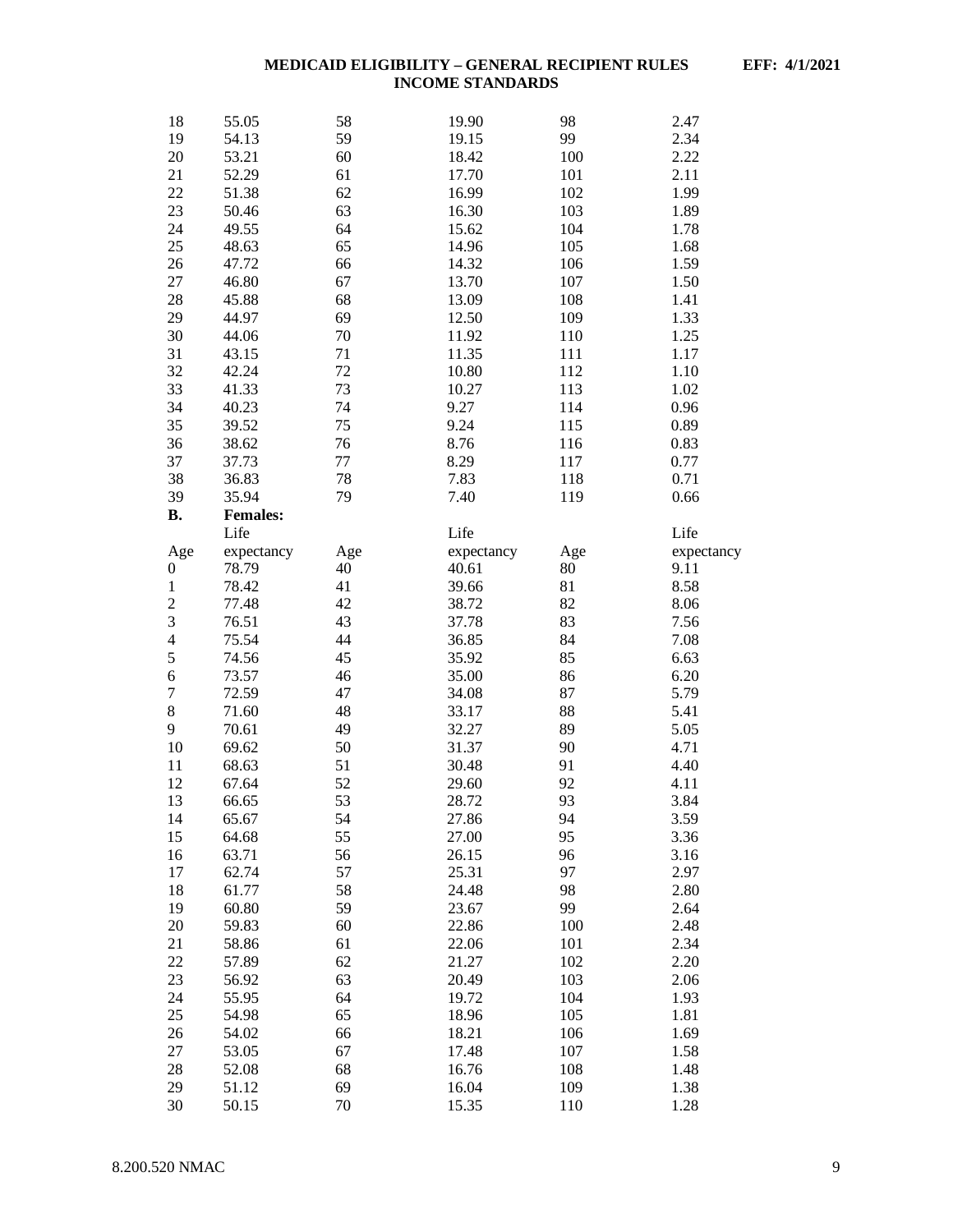| 31 | 49.19 | 71 | 14.66 | 111 | 1.19 |
|----|-------|----|-------|-----|------|
| 32 | 48.23 | 72 | 13.99 | 112 | 1.10 |
| 33 | 47.27 | 73 | 13.33 | 113 | 1.02 |
| 34 | 46.31 | 74 | 12.68 | 114 | 0.96 |
| 35 | 45.35 | 75 | 12.05 | 115 | 0.89 |
| 36 | 44.40 | 76 | 11.43 | 116 | 0.83 |
| 37 | 43.45 | 77 | 10.83 | 117 | 0.77 |
| 38 | 42.50 | 78 | 10.24 | 118 | 0.71 |
| 39 | 41.55 | 79 | 9.67  | 119 | 0.66 |

[8.200.520.19 NMAC - Rp, 8.200.520.19 NMAC, 8/28/2015]

# <span id="page-10-0"></span>**8.200.520.20 COVERED QUARTER INCOME STANDARD:**

| Date                    | Calendar Ouarter Amount      |
|-------------------------|------------------------------|
| Jan. $2021 - Dec. 2021$ | \$1,470 per calendar quarter |
| Jan. 2020 - Dec. 2020   | \$1,410 per calendar quarter |
| Jan. 2019 - Dec. 2019   | \$1,360 per calendar quarter |
| Jan. 2018 - Dec. 2018   | \$1,320 per calendar quarter |
| Jan. 2017 - Dec. 2017   | \$1,300 per calendar quarter |
| Jan. 2016 - Dec. 2016   | \$1,260 per calendar quarter |
| Jan. 2015 - Dec. 2015   | \$1,220 per calendar quarter |
| Jan. 2014 - Dec. 2014   | \$1,200 per calendar quarter |
| Jan. 2013 - Dec. 2013   | \$1,160 per calendar quarter |
| Jan. 2012 - Dec. 2012   | \$1,130 per calendar quarter |
| Jan. 2011 - Dec. 2011   | \$1,120 per calendar quarter |
| Jan. 2010 - Dec. 2010   | \$1,120 per calendar quarter |
| Jan. 2009 - Dec. 2009   | \$1,090 per calendar quarter |
| Jan. 2008 - Dec. 2008   | \$1,050 per calendar quarter |
| Jan. 2007 - Dec. 2007   | \$1,000 per calendar quarter |
| Jan. 2006 - Dec. 2006   | \$970 per calendar quarter   |
| Jan. 2005 - Dec. 2005   | \$920 per calendar quarter   |
| Jan. 2004 - Dec. 2004   | \$900 per calendar quarter   |
| Jan. 2003 - Dec. 2003   | \$890 per calendar quarter   |
| Jan. 2002 - Dec. 2002   | \$870 per calendar quarter   |

[8.200.520.20 NMAC - Rp, 8.200.520.20 NMAC, 8/28/2015; A/E, 1/1/2016; A/E, 03/01/2017; A/E, 5/17/2018; A, 9/11/2018; A/E, 4/11/2019; A, 7/30/2019; A/E, 8/11/2020; A, 12/15/2020; A/E, 4/1/2021]

# <span id="page-10-1"></span>**8.200.520.21 STANDARD OF NEED (SON):**

|                                | Gross income test                                      | Net income test  |
|--------------------------------|--------------------------------------------------------|------------------|
| <b>Budget</b><br>group<br>size | One hundred eighty-five<br>percent<br>Standard of need | Standard of need |
|                                | 049/059 Refugee                                        | 049/059 Refugee  |
|                                | \$791                                                  | \$266            |
| 2                              | \$1,072                                                | \$357            |
| 3                              | \$1,352                                                | \$447            |
| 4                              | \$1,633                                                | \$539            |
| 5                              | \$1,913                                                | \$630            |
| 6                              | \$2,194                                                | \$721            |
|                                | \$2,474                                                | \$812            |
| 8                              | \$2,755                                                | \$922            |
| $+1$                           | $+$ \$281                                              | $+$ \$91         |